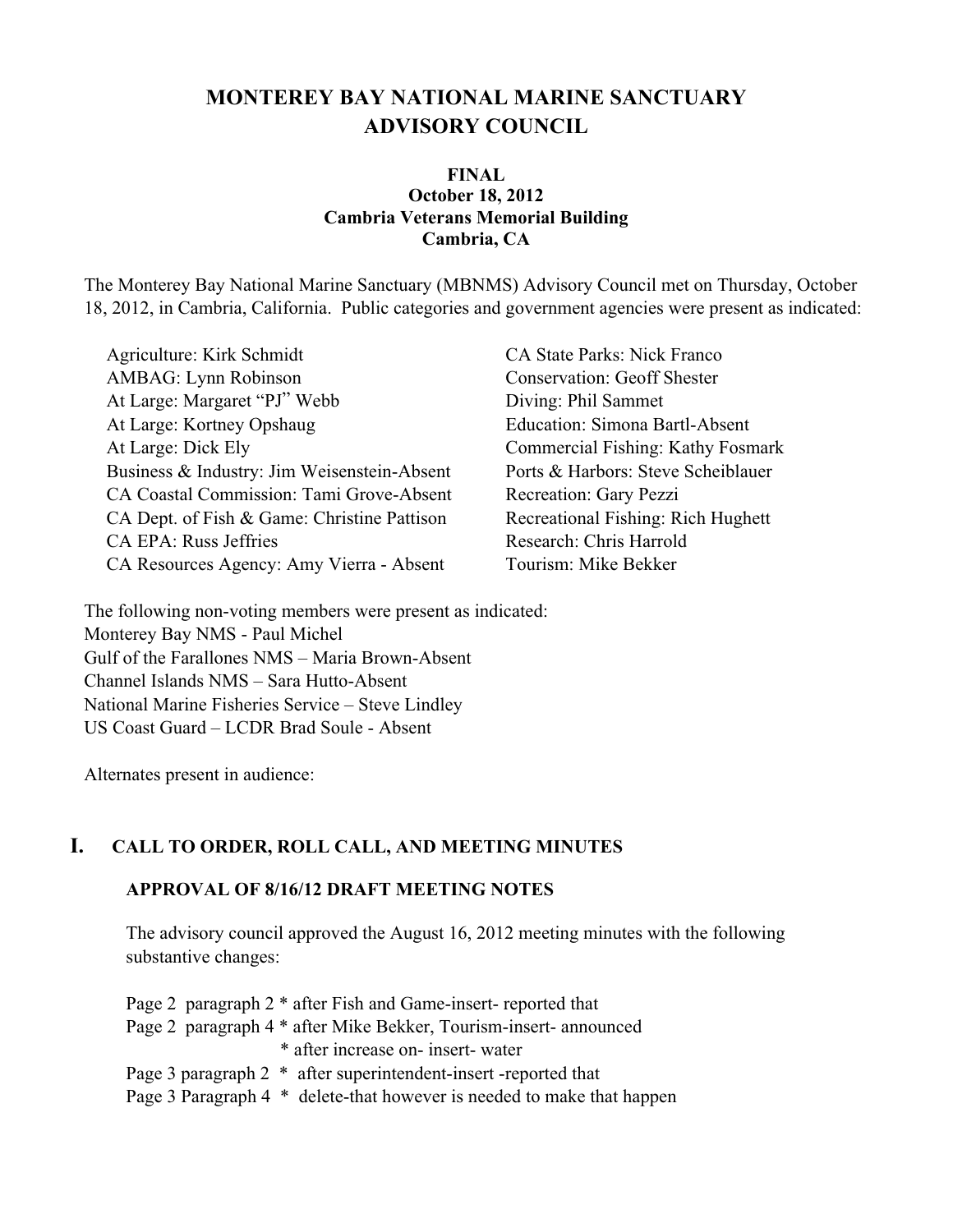### **MOTION: (Passed)**

Motion to approve minutes was introduced by Steve Scheiblauer , seconded by Kathy Fosmark. (Vote: 13 in favor, 0 opposed , 3 abstentions)

### **II. PUBLIC COMMENT FOR ITEMS NOT ON THE AGENDA**

(per comment card)

Joe Racano: Ocean Outfall Group- Issue of interest-Otter tagging

Mary Webb:V.P. Greenspace, Cambria-Update on Cambria's desalination and drilling project from last year-denied by CA Coastal Commission Dec.11, 2011. Also possible new water alternatives being considered for Cambria, should include the elimination of San Simeon's ocean outfall in to Sanctuary waters.

### **III. ADVISORY COUNCIL MEMBER ANNOUNCEMENTS/AGENDA TOPICS/COMMENTS**

Richard Hughett, Recreational Fishing - announced that he has worked with Peggy Stapp on water proof paper for the Marine Mammal brochure. The brochure lists all of the marine mammals within the sanctuary. It has been updated to include more than the last. Rich would like to distribute them onto the wharfs. He would like to continue to print these for distribution by Fish and Game and others as there is still funding for this.

Philip Sammet, Diving - reported the Blue Ocean film festival was a big hit and had great lectures. Brian Nelson put out a Diver National Marine Sanctuary survey. Hundreds of people have chimed in. Phil feels it is important to see what the diving public thinks about the sanctuary. He recommends we hear a presentation on this. The chamber of Pacific Grove needs help. It is not functioning because of funding issues. It has helped hundreds. There will be activities coming up for you to get involved.

Steve Scheiblauer, Harbors - shares praise for the Blue Ocean film festival. 500-700 people came out for the event. The City of Monterey has started the planning process for the Sustainability plan. They are sharing a grant with Morro Bay. The kick off meeting was September 24 and they will be having a second meeting in the next few weeks. Personal Motorized Water Craft will continue to be an issue for the Sanctuary.

Geoff Shester, Conservation - announced the state of California, has designated the Pacific Leatherback Sea turtle as the California State Marine Reptile as AB1776 was signed by Governor Brown a few weeks ago. Oceana is looking at the opportunity for a sister sanctuary between a new MPA in Indonesia. Oceana, Center for Biological Diversity, and Shark Stewards- petitioned to list white sharks to be designated as an endangered species. Public comment on federal endangered species will be ending November 27. A California Fish and Game Commission forage policy draft was presented by Deb Wilson Vandenberg from the Department of Fish and Game and is up for final adoption on November 7 by the California Fish and Game Commission. The Oceana ROV crew has finished a report focused on the Monterey Bay Sanctuary in regards to the sea floor work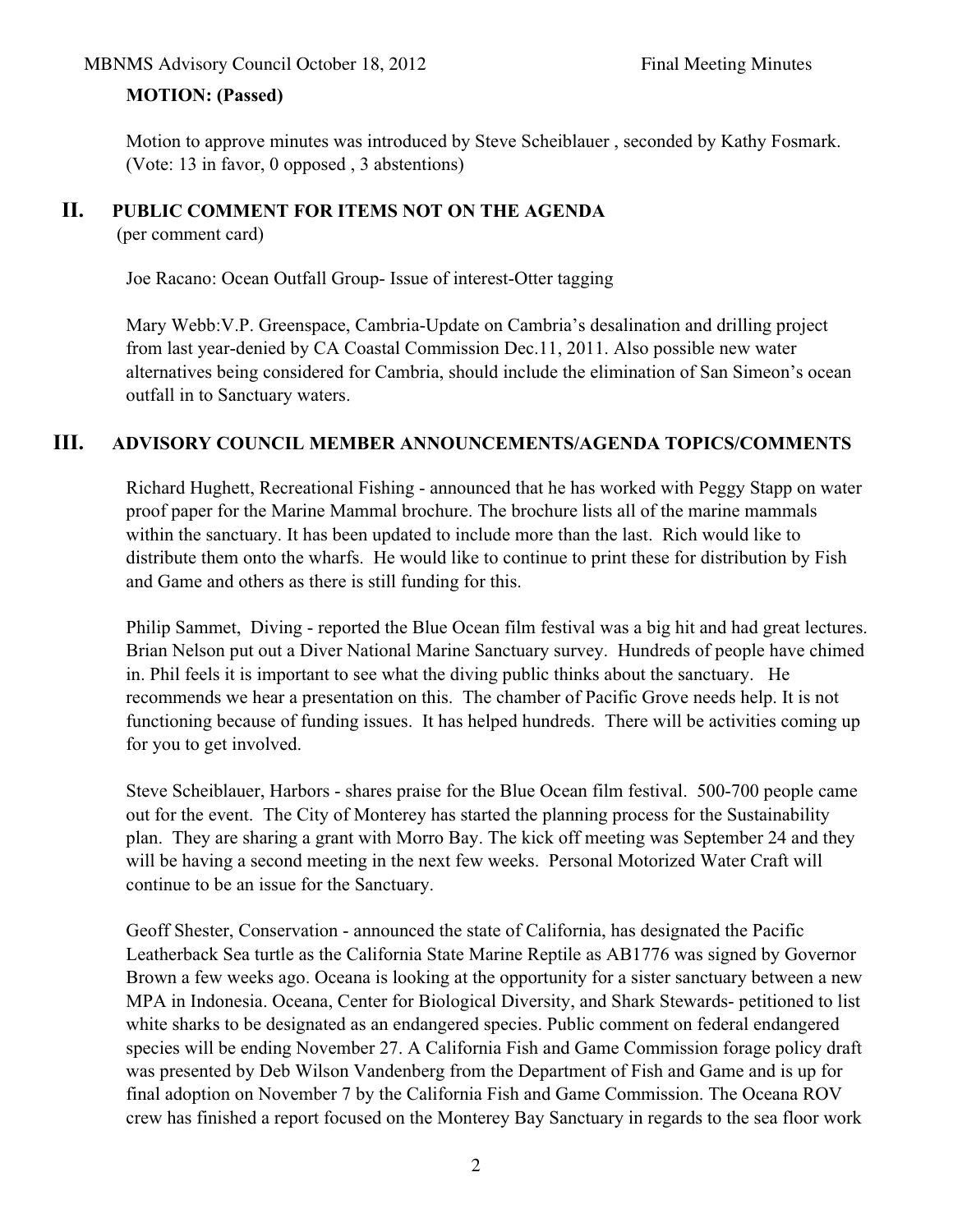that was done back in 2010. This report is available at http://oceana.org/sites/defalut/files/reports/Monterey\_Bay\_Report.pdf

Steve Lindley, National Marine Fisheries - reported South West Fisheries Science Center has a Review team for the white shark to help resolve status of that species.

Lynn Robinson, AMBAG – announced that Mara Twomey is the new Executive Director of AMBAG and is a member of the audience. AMBAG recognizes and appreciates the partnership with the SAC. The Sanctuary Exploration Center is the talk of the town. Tourism is really hopping in Santa Cruz.

Kathy Fosmark, Commercial Fishing - announced that Dr. Karen Forney, a Marine Biologist, is working on a project in the area where the seismic testing could occur to seek the effects on marine mammals. Kathy feels the Sustainability project that Steve mentioned is a good one and will help Morro Bay. Fishermen were very concerned about the leatherback sea turtle being listed as the state marine reptile.

Nick Franco, CA State Parks - commented all state parks are still open despite state budget woes.

Gary Pezzi, Recreation – agreed with Lynn that Santa Cruz tourism is really happening. We need a lot of support to help what we are protecting.

Chris Harrold, Research - reported that the week of the Blue Ocean Film Festival was a very busy week for ocean organizations. A conference was held in regards to the Ocean in a high CO2 world. The American Academy of Science met in Monterey to share new developments using underwater breathing equipment. The Sea Otter exhibit is currently closed. It will open in time for Memorial Day. The restaurant at the Aquarium is also closed for remodeling and will reopen at the same time.

### **IV. SUPERINTENDENT REPORT**

Paul Michel would like to add Phil and Brian's diver survey to the agenda for the next meeting. Another item Paul would like to schedule is the public feedback from the inspiring film *Ocean Frontiers* that was presented at the Blue Ocean Film Festival. The Sanctuary Exploration Center is doing fantastic with the number of attendees over 30,000. There are a lot of requests for events at the property. *Your Sanctuary* TV show is doing very well. The show was kicked off a year ago and the show is now televised in over 30 markets. Paul has been getting emails every week with requests from other locations. The YouTube channel is now seen in 100 countries all over the world. The Regional conference is being held this week in Sacramento for all local TV stations and Paul was asked to give the keynote speech. Additional funding is necessary to keep the show going. The Twentieth Anniversary of MBNMS has been fun and exciting. Paul got to meet some of the pioneers that started the sanctuary recently. We should look ahead where we want to be 20 years from now.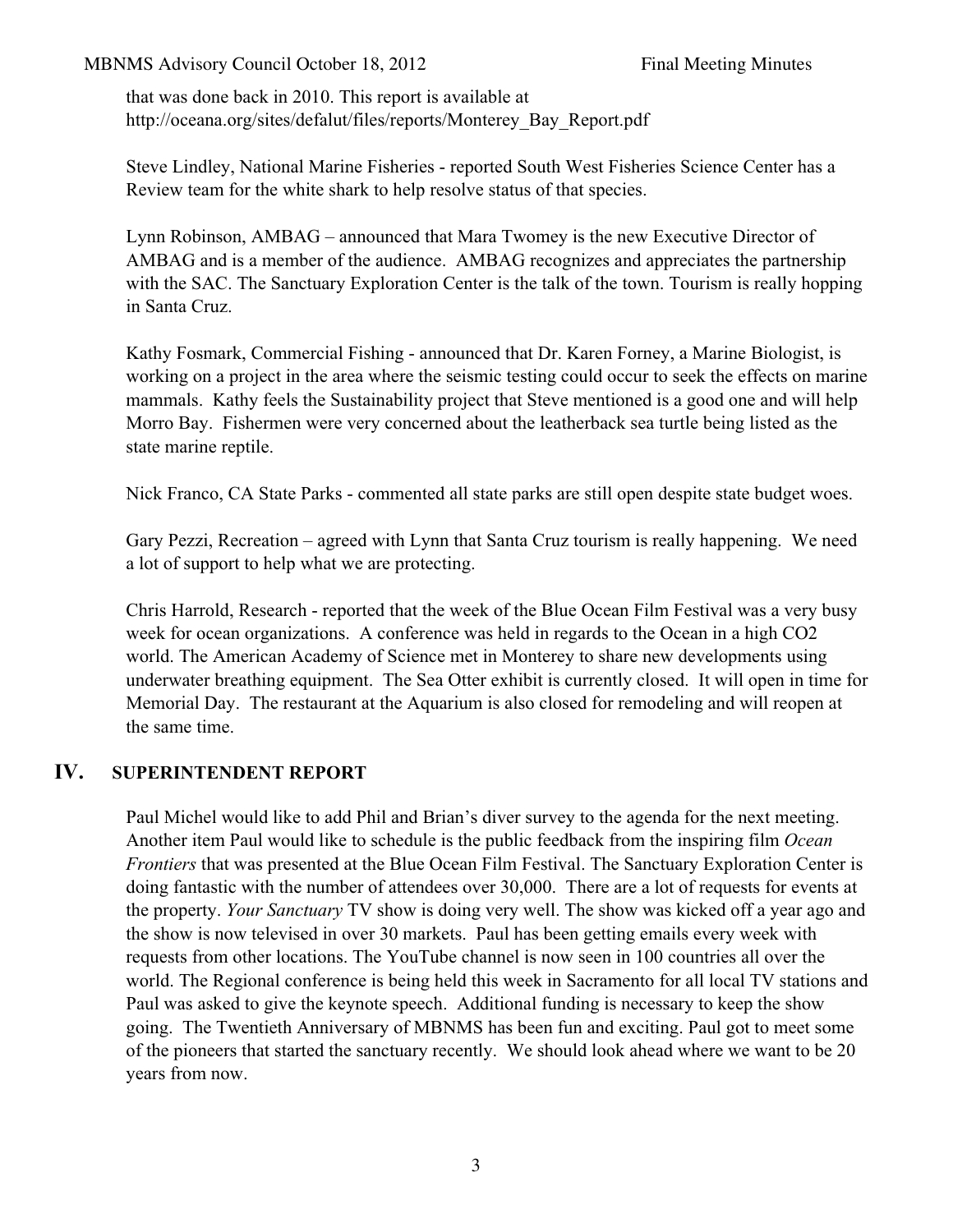## **V. COASTAL DISCOVERY CENTER**

Caroline Skinder, MBNMS Southern Region Program Coordinator, provided a powerpoint presentation on What's new in Education, Research and Resource Protection . To view Ms. Skinder's powerpoint presentation, visit http://montereybay.noaa.gov/sac/2012/121018/121018southern-mbnms\_ppt.pdf

## **VI. PROPOSED SEISMIC SURVEY FOR PG&E AT DIABLO CANYON**

Lisa Ballance, Director Protected Resources Division, NOAA Fisheries, SW Fisheries Science Center, provided a powerpoint presentation on Marine Mammal Research to provide a Scientific Framework for Understanding Impacts associated with the Diablo Canyon Seismic Testing. To view Ms. Ballance's powerpoint presentation, visit http://montereybay.noaa.gov/sac/2012/121018/121018diablo\_ppt.pdf

Public Comment: (per comment cards)

- Joey Racano: Ocean Outfall Group Interest-Seismic Testing
- Mary Webb: V.P. Greenspace, Cambria Interest-Seismic Testing- oppose project. There are too many issues not addressed, inconsistencies between the State land, EIR and Federal EIS, need for project in question resulting actions from project are nebulous.
- Jeannine Jacobs: PG&E will not upgrade their plant despite its findings. We must honor our marine life and fishing industry by prohibiting this test method
- Jim Webb: Cambria fishing Club, Cambria,CA PG&E Seismic Imaging Project-Express opposition to high energy testing plans in Estero Bay as proposed by PG&E. significant and unavoidable impacts to marine life will occur. Mitigation and monitoring only document behavioral responses to the acoustic disturbance.
- Julie Tacker: Concerned citizen PG&E project-no project alternative is the superior alternative. Risks outweigh the "perceived" benefits.
- Hunter Kilpatrick: Central Coast Director, CA Gray Whale Coalition Proposed Seismic survey- Incomplete EA has led to incomplete EIAR & IHA. Asking SAC to issue formal statement against proposed tests as documented.
- Carol Georg: Surfrider Foundation Seismic Testing-Surfrider Foundation is against the proposed seismic testing to danger to public & ecosystem of ocean.
- Marty Brown: Pacific Wildlife Care Seismic Testing-Do not allow 3-D seismic testing.
- Mandy Davis: C.O.A.S.T. (Citizens opposing Acoustic Seismic Testing) Alliance PG&E Seismic Testing-into of C.O.A.S.T and relevant info for re-issuing a statement pertinent to the issue.
- Richard E.E. Sadowski: C.O.A.S.T. Alliance Proposed PG&E Seismic Testing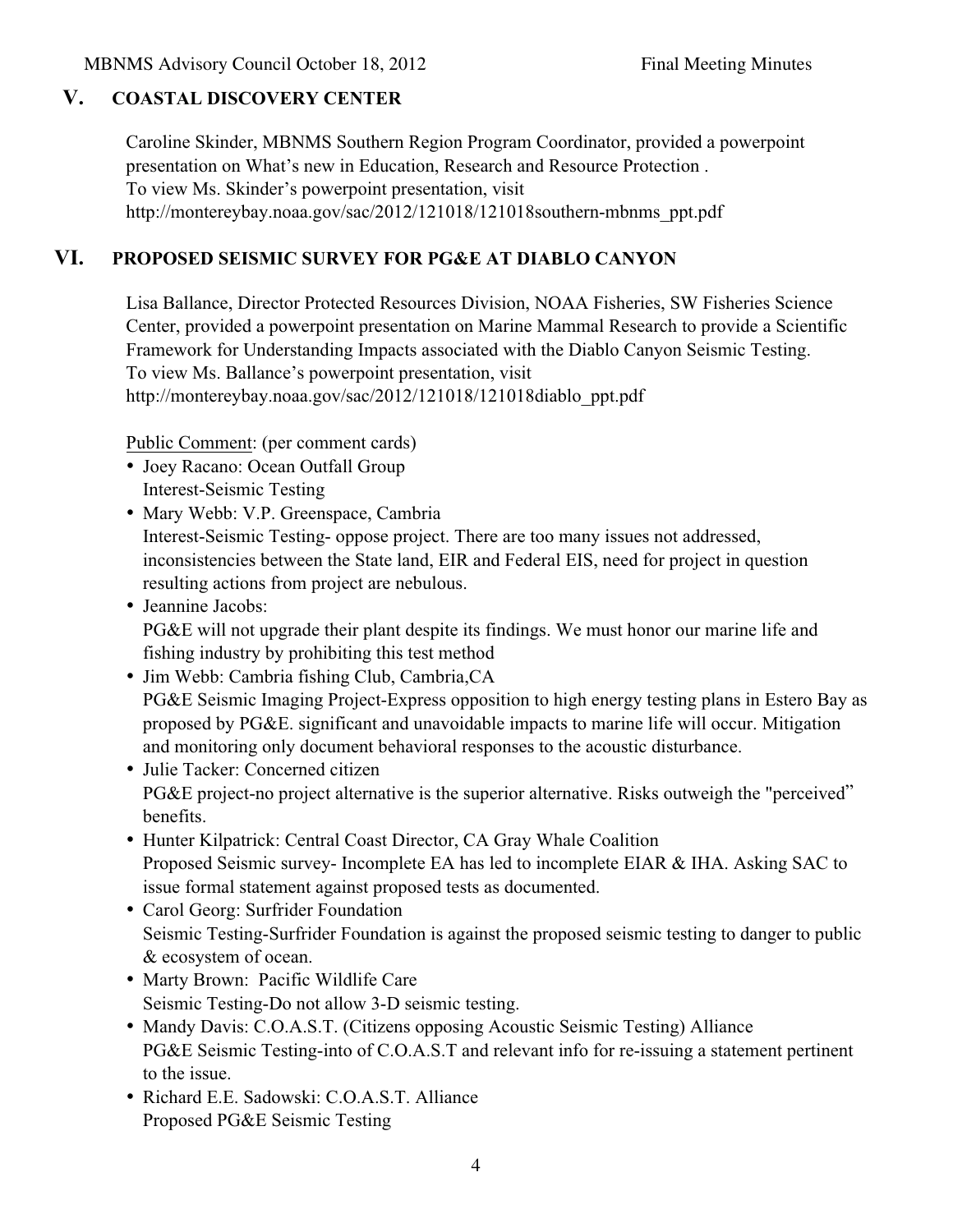- Marla Jo Bruton: C.O.A.S.T. Alliance C.O.A.S.T Alliance position on PG&E proposed project is that there are no amount of mitigation measures that would justify the proposed PG& E project receiving permission to conduct this irrefutably BAD project.
- Tina Dickson: Resident of Cambria, local enviro activist I am opposed to PG&E's proposed seismic testing for Diablo Canyon Nuclear Facility. I believe that such testing would have extreme harmful impacts to our marine habitat. It is imperative that our agencies, and the public fight to protect the ocean's creatures, not to allow testing procedures that would harm them in devastating ways. The proposed testing would be an aberration to the precious population of our ocean habitat.
- Valerie Bentz: Cambria Citizen & Professor Seismic Testing-There is a "Catch-22" involved. Agencies such as State Park, can't comment until know parameters-this won't happen until it is approved! Also, there is a slippage in language the testing will not make us safer!
- Eric Greening:

PG&E Seismic Testing-opposed to project, State lands overriding considerations. Flawed and would set terrible precedent for unlimited law breaking Endangered Species Act, Marine Mammal Protection Act, etc.

- Crystal Baker: Coastal Band of the Chumash Nation PG&E seismic testing-protection and preserving Marine Life & Cultural resources.
- Stephen Benavides: Recreational Abalone Advisory Committee (DFG) Seismic Testing
- Susan Belany: Seismic study - not knowing the impact is not a reason to begin seismic testing.
- Jeff Hellman: Sea Life

# **VII. LUNCH**

## **VIII. WORKING GROUP UPDATES**

Conservation Working Group (CWG) – Geoff Shester

The CWG met October 5 in Moss Landing. A number of folks attended the meeting in addition to the working group. The CWG discussed next steps for the Forage white paper. They recommend the package of the Forage Species white paper, along with the comments from Steve Scheiblauer and Dr. Parrish, be forwarded to the Superintendent. They are not asking for approval from the SAC at this time and recommend drafting a resolution at the December SAC meeting. The working group had a presentation from MBNMS staff on Ecologically Significant Areas. The CWG supports the release of the SESA draft document for the SAC and public review. The CWG invites all other SAC member to participate in the working group. They will do a much better job informing the SAC of upcoming meetings.

Research Activities Panel (RAP) – Chris Harrold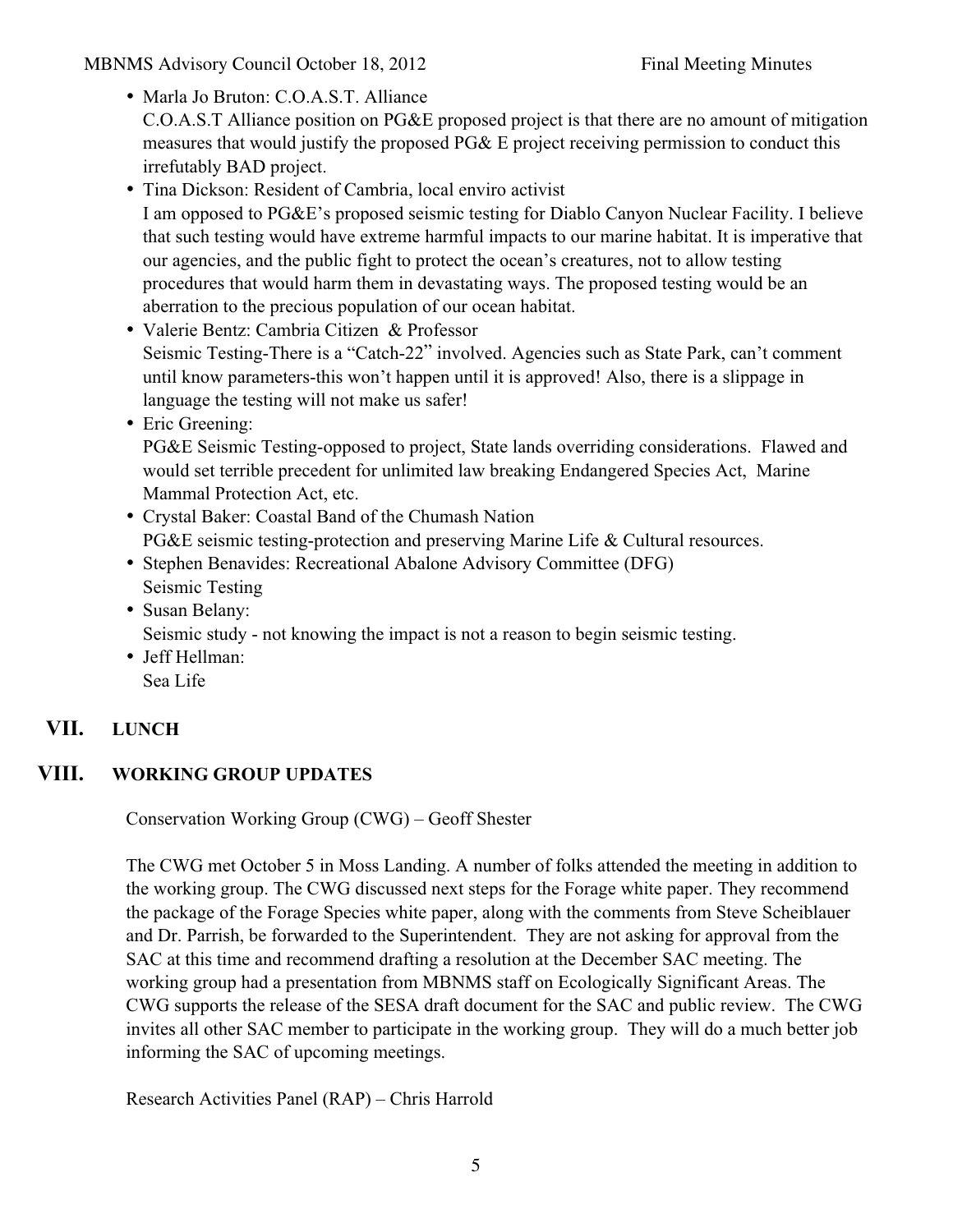In aftermath of review of the CWG's Forage Species white paper, Chris commented we need a better process. The Channel Islands writes papers and does not go through the review process that we do. Channel Islands will not provide us with a good model of what we need to do to figure out our own procedure for the working group. Chris asked if we can clarify what the working group is supposed to do. What are the mutual expectations? We would like to get some advice from the SAC for a better process. Paul announced the staff is going to work on clarifying the issue for the SAC and set this up for a discussion on the next agenda.

## **IX. FORAGE SPECIES-REVISED CONSERVATION WORKING GROUP WHITE PAPER**

Discussion - The SAC agreed the Forage Species white paper should be acknowledged. Forage species is an important and relevant issue. They also agreed that it was a tremendous effort from the CWG to write the paper. Several expressed concern with support for the white paper. Steve Scheiblauer, Harbors, submitted comments on the paper. Geoff Shester wanted to see an organic effort instead of just the working group putting this out there and the CWG would like to see a resolution. Steve Scheiblauer made a motion to develop a letter to the Fish and Game Commission and Pacific Fisheries Management Council, thanking them for the management actions they have taken in regards to forage species.

Kathy Fosmark seconded the motion and stated the Sanctuary should rely on development by use of appropriate fishery management. Geoff Shester sought to amend the motion to also convene a subcommittee that would craft a resolution based on the general importance of forage species. Russ Jeffries stated the Geoff could not amend the motion and Chair Schmidt did not allow Geoff to propose an amendment to the main motion. Geoff raised concerns with the violation of Roberts' Rules of Order. Motion passed to write a letter.

### **Motion: (Passed)**

Motion to write a letter introduced by Steve Scheiblauer, seconded by Kathy Fosmark (Vote: 14 in favor, 1 Opposed, 1 Abstention)

### **Public comment-(per comment card)**

Richard Parrish - retired Fisheries Biologist Forage fish - discussion of Federal Fishery Management

## **X. WEST COAST SANCTUARY ADVISORY COUNCIL CHAIRS MEETING**

Kirk reported on the SAC chairs meeting and conference call with ONMS and other SAC chairs. The topic was "Campaign of Engagement." The meeting was to encourage more tourism engagement in Sanctuaries. Kirk commented we have already done many things to help tourism and we have received kudos for our work. Each sanctuary gave a presentation of what they are doing and their issues. Universally, there is an overwhelming need to make ocean acidification a topic of concern with the public. A list of actions was developed. Kirk felt the most significant point of the meeting was learning from successes and mistakes instead of reinventing the wheel.